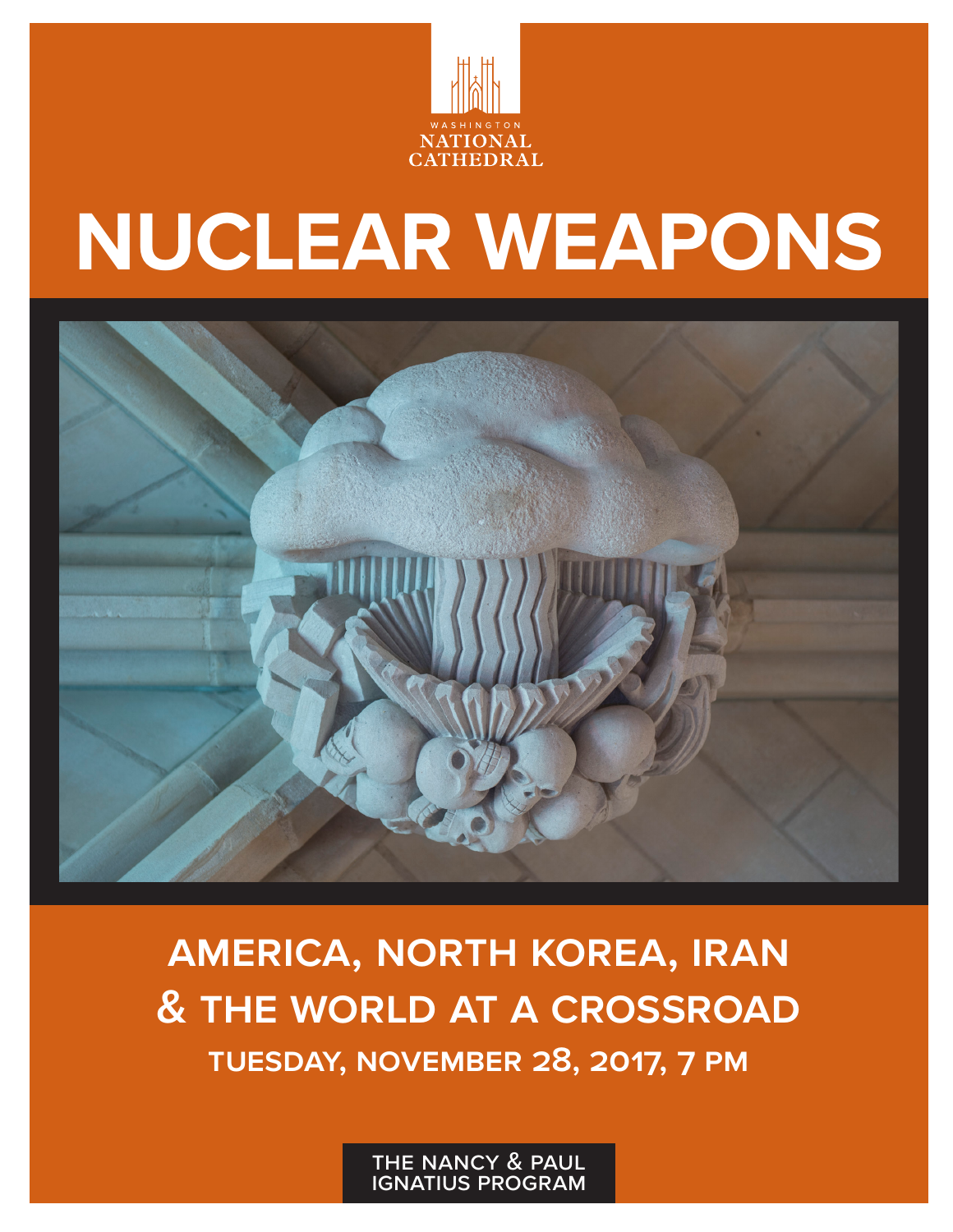# **NUCLEAR WEAPONS**

#### **america, north korea, iran & the world at a crossroad**

tuesday, november 28, 2017

7 pm

#### WELCOME

The Very Rev. Randolph Marshall Hollerith *Cathedral Dean*

#### INTRODUCTION

Amy L. Ignatius *Associate Justice, New Hampshire Superior Court*

#### KEYNOTE ADDRESS

William J. Perry

#### PANEL DISCUSSION

Susan Eisenhower Stephen Hadley John Kerry David Ignatius, *moderator*

#### **CONCLUSION**

Ray Suarez

#### **BENEDICTION**

The Very Rev. Randolph Marshall Hollerith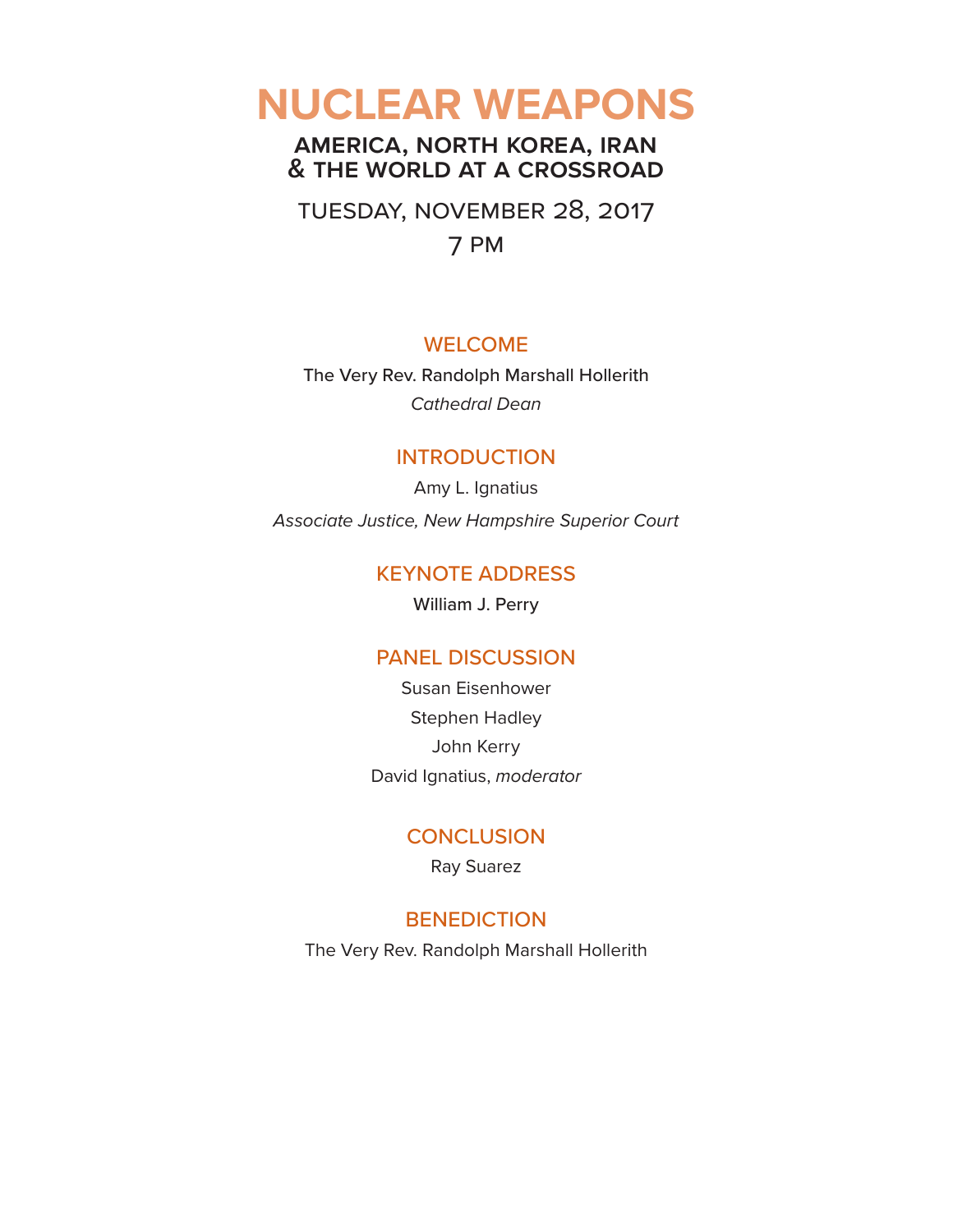### *participants*

**WILLIAM J. PERRY's** career has spanned academia, industry, entrepreneurship, government and diplomacy. Perry served as the 19th Secretary of Defense for the United States from February 1994 to January 1997. In 2007, Perry, George Shultz, Sam Nunn and Henry Kissinger together formed the Nuclear Security Project, articulating practical steps to reduce nuclear dangers. Perry founded the William J. Perry Project in 2013 to engage and educate the public on the dangers of nuclear weapons. In 2015 he published *My Journey at the Nuclear Brink,* a personal account of his lifelong effort to reduce nuclear danger. Perry is the Michael and Barbara Berberian Professor (emeritus) at Stanford University. He continues to travel the world in pursuit of his goal to eliminate the danger of nuclear weapons.

For more than 30 years, **SUSAN EISENHOWER** has been an analyst and observer of international security issues. She has written extensively on Russia and international security issues. She has authored hundreds of op-eds for major publications and has written seven books, including *Partners In Space: US–Russian Cooperation after the Cold War.*

She has served on three Department of Energy blue ribbon commissions, including The Baker-Cutler Commission on U.S. Funded Non-Proliferation Programs in Russia. She also served on the National Academy of Sciences' Standing Committee on International Security and Arms Control, NASA's Advisory Council and the International Space Station Management and Cost Evaluation Task Force. She is on MIT's Energy Initiative Advisory Board and is the past co-chair of the Secretary of Energy's Nuclear Energy Advisory Board.

Eisenhower is the co-founder of The Eisenhower Institute and has served as its president twice. Currently she holds a yearlong seminar, Strategy and Leadership in Transformational Times (SALTT), at Gettysburg College. She is also president of The Eisenhower Group, Inc., a Washington, D.C.–based consulting company.

**STEPHEN HADLEY** is a principal of RiceHadleyGates LLC, an international strategic consulting firm founded with Condoleezza Rice, Robert Gates and Anja Manuel. Hadley is also board chair of the United States Institute of Peace (USIP) and an executive vice chair of the Board of Directors of the Atlantic Council.

Hadley served as the Assistant to the President for National Security Affairs from 2005 to 2009. From 2001 to 2005, he was the Assistant to the President and Deputy National Security Advisor, serving under then-National Security Advisor Condoleezza Rice. Hadley had previously served on the National Security Council staff and in the Defense Department including as Assistant Secretary of Defense for International Security Policy, 1989–1993.

During his professional career, he has served on a number of corporate and advisory boards, including: the National Security Advisory Panel to the Director of Central Intelligence, the Department of Defense Policy Board and the State Department's Foreign Affairs policy Board. He is a member of the Aspen Strategy Group.

**JOHN KERRY** served as the United States' 68th Secretary of State from 2013 to 2017. As America's top diplomat, he guided the department's strategy on nuclear nonproliferation, combating radical extremism and the threat of climate change. His tenure was marked by the successful negotiation of the Iran nuclear deal and the Paris Climate Agreement. From 1985 to 2013, he served as a U.S. Senator representing Massachusetts, and was chairman of the Senate Foreign Relations Committee from 2009 to 2013. He served in the U.S. Navy, completing two combat tours of duty in Vietnam for which he received a Silver Star, a Bronze Star with Combat V and three Purple Hearts. He received his undergraduate degree from Yale University and his law degree from Boston College Law School. He currently serves as the Distinguished Fellow for Global Affairs at Yale University and the Visiting Distinguished Statesman for the Carnegie Endowment for International Peace. He holds an A.B. from UC Berkeley and a Ph.D. in English literature from UCLA in addition to his M.Div. from Episcopal Divinity School in Cambridge, Mass.

**DAVID IGNATIUS,** associate editor and columnist for *The Washington Post,* graduated from Harvard College and earned an Economics diploma from King's College, Cambridge University. Since 2003, he has written a twiceweekly, globally distributed column on international politics, economics and world affairs. During the span of his career, he has served as executive editor of the *International Herald Tribune* and has held the posts of assistant managing editor for business news, foreign editor and Outlook editor at *The Washington Post.* From 1976 to 1985 his work for the *Wall Street Journal* took him around the world, ending as chief diplomatic correspondent. He is a fellow and adjunct lecturer of the Harvard Kennedy School's Belfer Center, and the author of ten novels, including *Body of Lies,* which was made into a movie starring Leonardo DiCaprio and directed by Ridley Scott. His latest novel, *The Quantum Spy,* about the race between America and China to build a quantum computer, will be published this month.

Veteran journalist **RAY SUAREZ** is a member of the Cathedral Chapter (governing body) and the current John J. McCloy Visiting Professor of American Studies at Amherst College. Most recently, Suarez was the host of Al Jazeera America's daily program *Inside Story.* Prior to his work with Al Jazeera America, Suarez worked at PBS from 1999 to 2013, ending his tenure at PBS as the chief national correspondent for *NewsHour.* He is the author of *Latino Americans,* the companion book to the PBS documentary series of the same name, as well as *The Holy Vote: The Politics of Faith in America* and *The Old Neighborhood: What We Lost in the Great Suburban Migration.* He earned a B.A. in African history from New York University and an M.A. in the social sciences from the University of Chicago, and has been awarded more than a dozen honorary degrees.